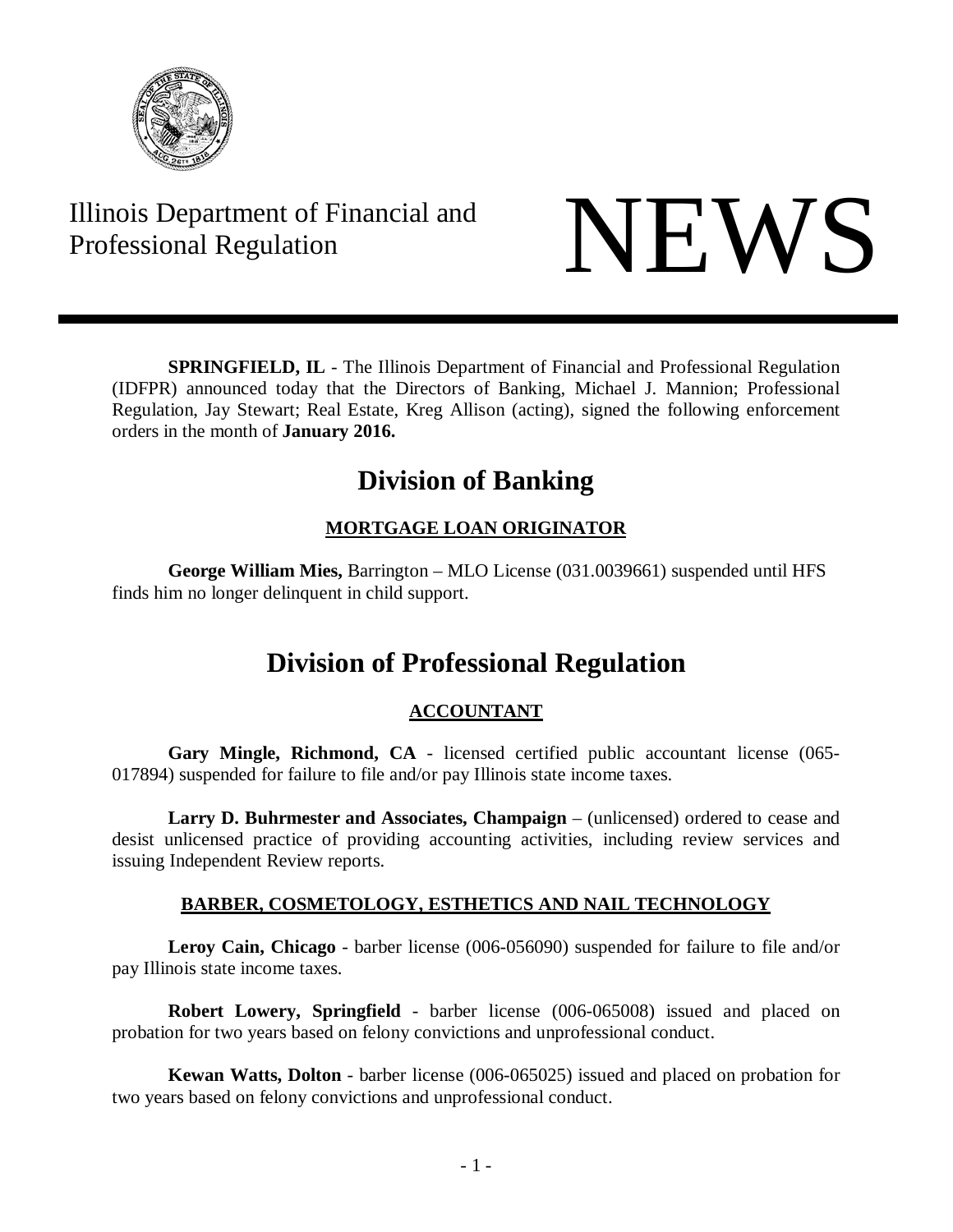**Yvonne Bowen, Springfield** - cosmetologist license (011-233870) placed in refuse to renew status based on violating the terms of probation set forth in a previous order.

**Graciela Carrillo, Chicago** - cosmetologist license (011-276071) suspended for failure to file and/or pay Illinois state income taxes.

**Lien Cline, Plainfield** - cosmetologist license (011-254525) suspended for failure to file and/or pay Illinois state income taxes.

**Angela Destatte, Staunton** - cosmetologist license (011-272607) placed in refuse to renew status based on violating the terms of probation set forth in an order.

**Tyler Gubser, Warrenville** - cosmetologist license (011-299151) renewed on probation after defaulted on an Illinois educational loan and has now entered into a repayment agreement.

**Tawana Hooten-Dykes, Crete** - cosmetologist license (011-226830) placed in refuse to renew status and fined \$350 due to failure to produce proof of completion of the continuing education required for the 2011 license renewal.

**Stasha Huddleston, Champaign** - cosmetologist license (011-312155) issued and placed on probation for one year based on felony conviction and unprofessional conduct.

**Desiree Johnson, Chicago** - cosmetologist license (011-253499) indefinitely suspended for a 30 day minimum and fined \$500 based upon her practice as a cosmetologist when her license had lapsed and then had been in refused renewal.

**Sabrina Lind, Belleville** - cosmetologist license (011-285591) placed in refuse to renew status based on violating the terms of probation set forth in an order.

**Ryan Martir, Chicago** - cosmetologist license (011-274282) suspended for failure to file and/or pay Illinois state income taxes.

**Leshele McBride, Godfrey** - cosmetologist license (011-311871) issued and placed on one year non-reporting probation due to a prior criminal conviction.

**Leta McClellan, Wood River** - cosmetologist license (011-113755) indefinitely suspended for a minimum of 30 days and fined \$500 based on practicing on a lapsed license.

**Mattie Smith, Chicago** - cosmetologist license (011-198521) indefinitely suspended for a minimum of 30 days and fined \$1,500 for aiding the unlicensed practice of cosmetology by two persons at her salon which also was not licensed.

**Shawn Valdez, Carol Stream** - cosmetologist license (011-182990) suspended for failure to file and/or pay Illinois state income taxes.

**Johnnie Walls, Bloomington** - cosmetologist license (011-311872) issued and placed on probation for two years due to prior criminal conviction.

**Dorothy Wright, Kankakee** - cosmetologist license (011-310514) suspended for being more than 30 days delinquent in the payment of child support.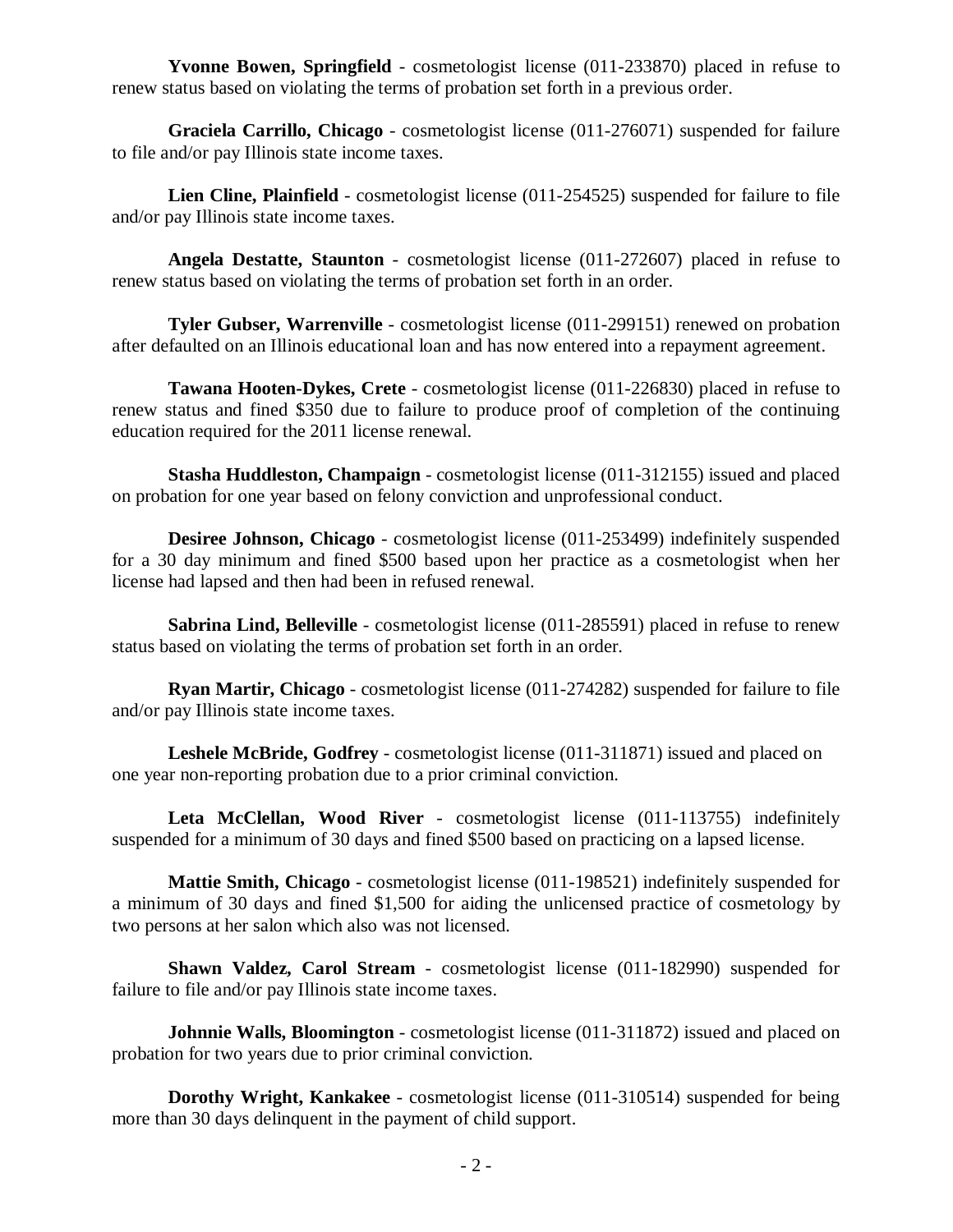**Olivia Black, Chicago** - esthetician license (131-010323) placed on probation for one year and fined \$1,500 after respondent exceeded the scope of licensure by issuing a certificate for eyelash extension training to an individual.

**Ngoc San, Mokena** - nail technician license (169-022705) placed on probation for 90 days and fined \$250 after operated salon without a license.

**Cute Nails & Spa, Marengo** - salon license (189-015196) reprimanded and fined \$1,000 based on operating an unregistered salon and aiding and assisting unlicensed practice.

**Laura Buck, Chicago** - hair braider license (258-000010) fined \$500 based upon her practice without an active license and performing services deficiently resulting in traction alopecia.

**Afolasade Jarrett, Chicago** - hair braider license (258-000215) and **Fabian Onaga, Chicago** - hair braider license (258-000404) each reprimanded and fined \$250.00, owed jointly and severally, based on operating a hair salon without a certificate of registration issued by the state of Illinois.

**Elite Barber, Joliet** – (unlicensed) ordered to cease and desist the unlicensed practice as a shop/salon.

### **COLLECTION AGENCY**

**Syndicated Office Systems, Anaheim, CA** - collection agency license (017-021686) placed on probation for five years based on discipline by another U.S. jurisdication.

#### **DENTAL**

**Daryl Ashbeck, Chicago** - dental license (019-024635) permanently revoked as a result of having violated a Consent Order with Department for failure to comply with conditions of probation of his dental license.

#### **DETECTIVE, ALARM, SECURITY, FINGERPRINT VENDOR AND LOCKSMITH**

The following individuals' permanent employee registration cards were placed in refuse to renew status due to failure to appear for a disciplinary conference:

| 129-371241 |
|------------|
| 129-331510 |
| 129-164758 |
| 129-025739 |
| 129-307362 |
| 129-365865 |
| 129-277196 |
| 129-192044 |
| 129-287028 |
| 129-239182 |
| 129-315969 |
| 129-167707 |
| 129-017387 |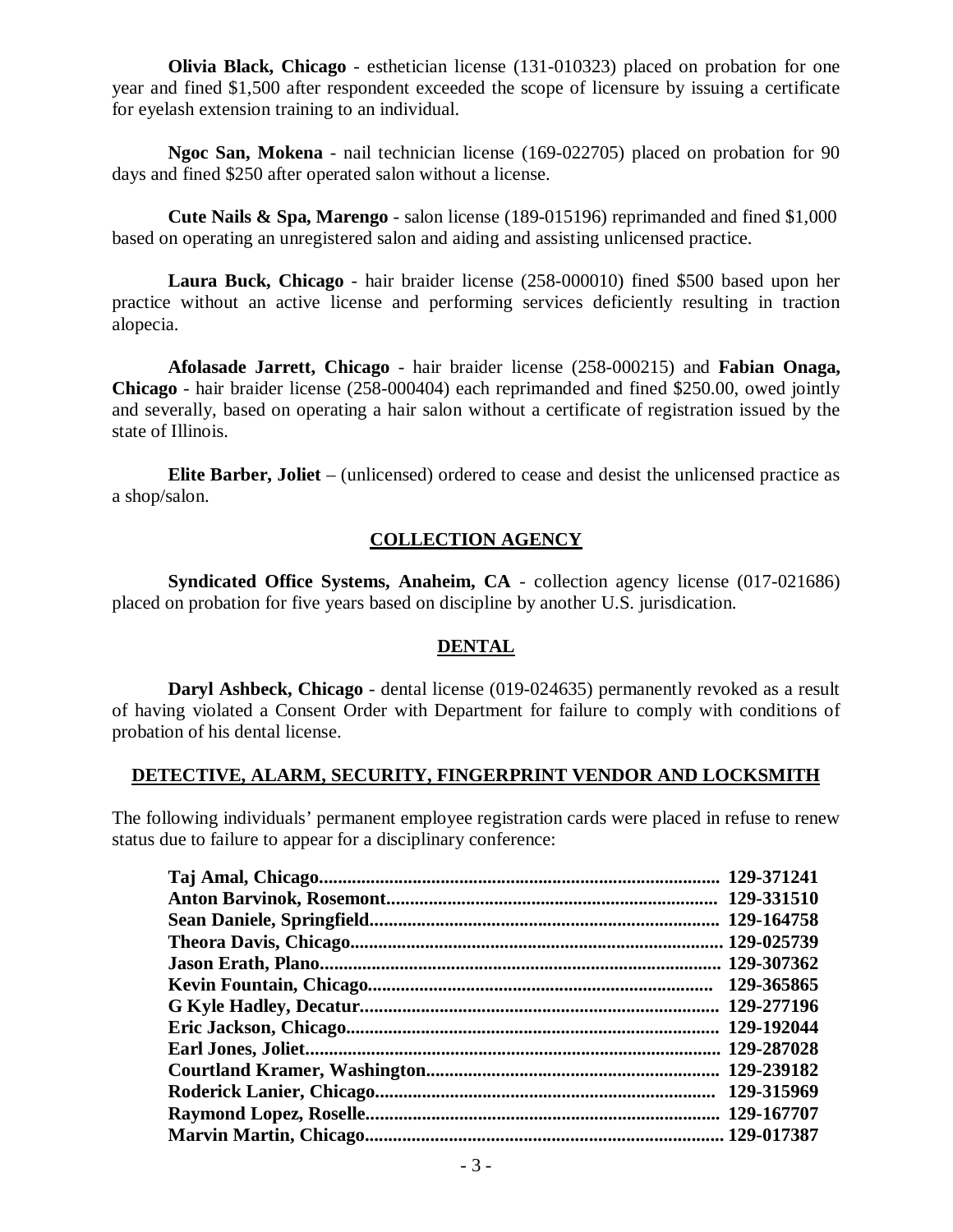| 129-285100 |
|------------|
|            |
| 129-001086 |
| 129-381958 |
| 129-235131 |
|            |
|            |
|            |
|            |
|            |
|            |
|            |

The following individuals' permanent employee registration cards were suspended for failure to file and/or pay Illinois state income taxes.

The following individuals' permanent employee registration cards were suspended for being delinquent in payment of child support.

|                               | 129-331568 |
|-------------------------------|------------|
|                               | 129-383076 |
|                               | 129-391529 |
|                               | 129-331568 |
|                               | 129-391285 |
|                               | 129-142832 |
|                               | 129-355243 |
|                               | 129-387864 |
|                               | 129-194837 |
|                               | 129-218810 |
| <b>Robert Petty, Markham.</b> | 129-386897 |
|                               | 129-334280 |
|                               | 129-329722 |
|                               | 129-327957 |
| Darrius Walton, Chicago       | 129-385993 |
| Harold Williams, Chicago      |            |
|                               | 229-080271 |

**Steve Alexander, Chicago** - permanent employee registration card (129-329489) indefinitely suspended for a minimum of 30 days for unlawfully working in a place unauthorized to operate as a tavern or club and was deemed unsafe to the public.

**Noe Chavez, Chicago** - permanent employee registration card (129-396498) issued and placed on indefinite probation for a minimum of two years due to a felony conviction for aggravated battery.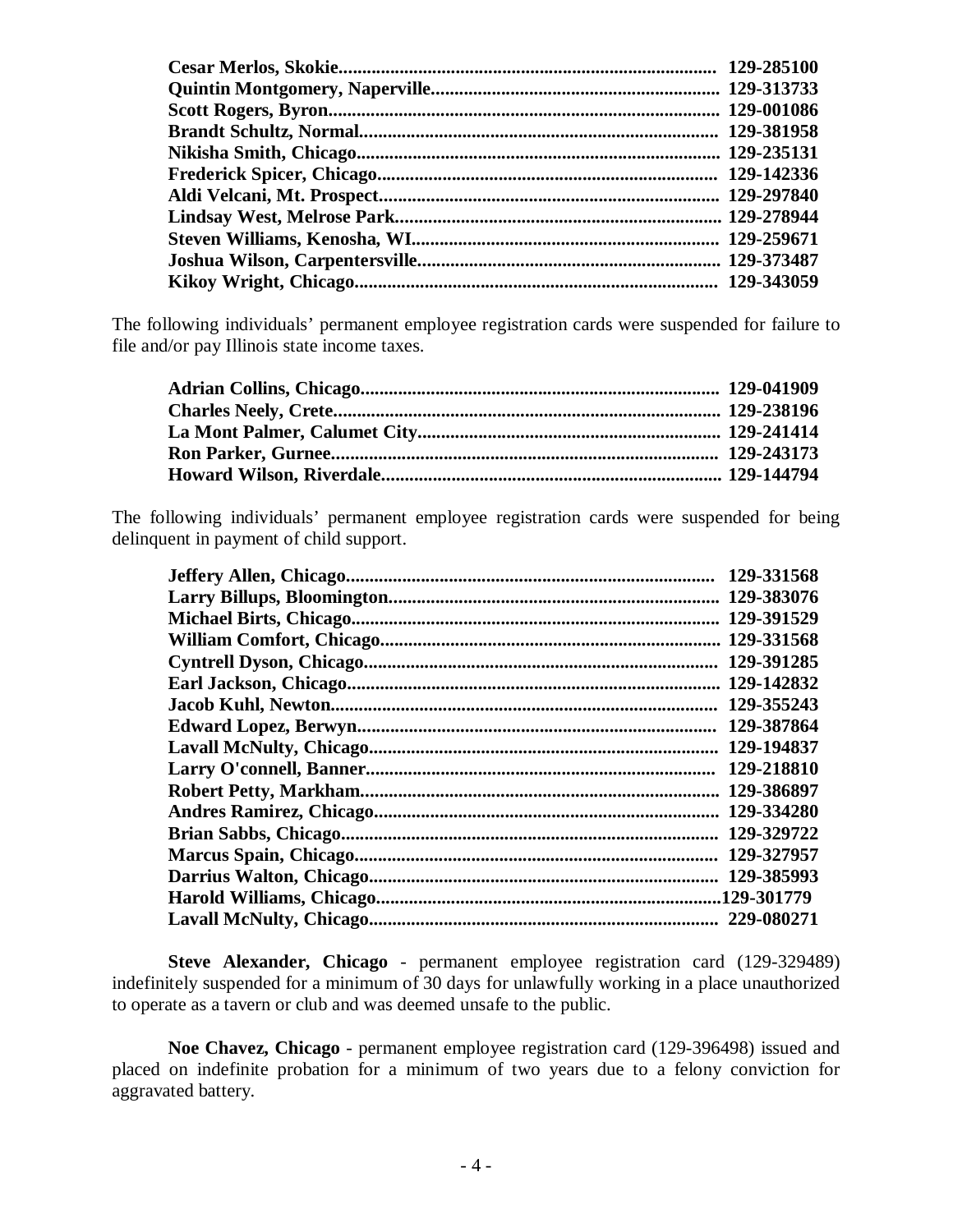**Celeritas Green, Chicago** - permanent employee registration card (129-395551) issued and placed on probation for one year due to criminal convictions.

**Elvis Loftis, Chicago** - permanent employee registration card (129-234151) placed on indefinite probation for a minimum of two years due to failing to notify the Department of an arrest and conviction.

#### **FUNERAL**

**James Carter, Chicago** - funeral director and embalmer license (034-011296) reprimanded and fined \$1,000 after failed to file a death certificate in a timely manner.

**Vaida Elam, Chicago** - funeral director and embalmer license (034-015937) reprimanded and fined \$3,500 based on aiding and assisting unlicensed practice of funeral directing and failure to file a death certificate in a timely manner.

**Troy Franklin, Naperville** - funeral director and embalmer license (034-015732) suspended for being more than 30 days delinquent in the payment of child support.

**Keith McGee, Chicago** - funeral director and embalmer license (034-015664) reprimanded and fined \$1,500 after failed to file a death certificate in a timely manner in a medical examiner's case.

**Claudia Thomas, East St. Louis** - funeral director and embalmer license (034-011904) indefinitely suspended and fined \$6,000 after failed to file a death certificate in a timely manner, unprofessional conduct, and performing any act or practice that violates funeral regulations.

**Dwayne Chambers, Hickory Hills** – (unlicensed) ordered to cease and desist the unlicensed practice as a funeral director and embalmer.

#### **MASSAGE THERAPY**

**Shannon Moss, Harrisburg** - massage therapist license (227-007467) placed in refuse to renew status as a result of pleading guilty and being charged in August 2015, of a criminal felony charge for Unlawful Delivery of a Controlled Substance.

**Min Yu, Chicago, Bartlett, Chicago** – (unlicensed) ordered to cease and desist the unlicensed practice of massage therapy for compensation; **Asian Spa Massage, Chicago** - (unlicensed) and **Dejing Wu, Chicago** - (Unlicensed) ordered to cease and desist employing, advertising, or providing or contributing to any individuals to offer to provide massage therapy services for compensation.

#### **MEDICAL**

**Amit Agarwal, Niles** - physician and surgeon license (036-130983) restored to indefinite probation with practice restrictions for a minimum of five years.

**Russell Bodner, Sycamore** - physician and surgeon license (036-104076) reprimanded and fined \$5,000 for negligent performance of wrong-site knee surgery.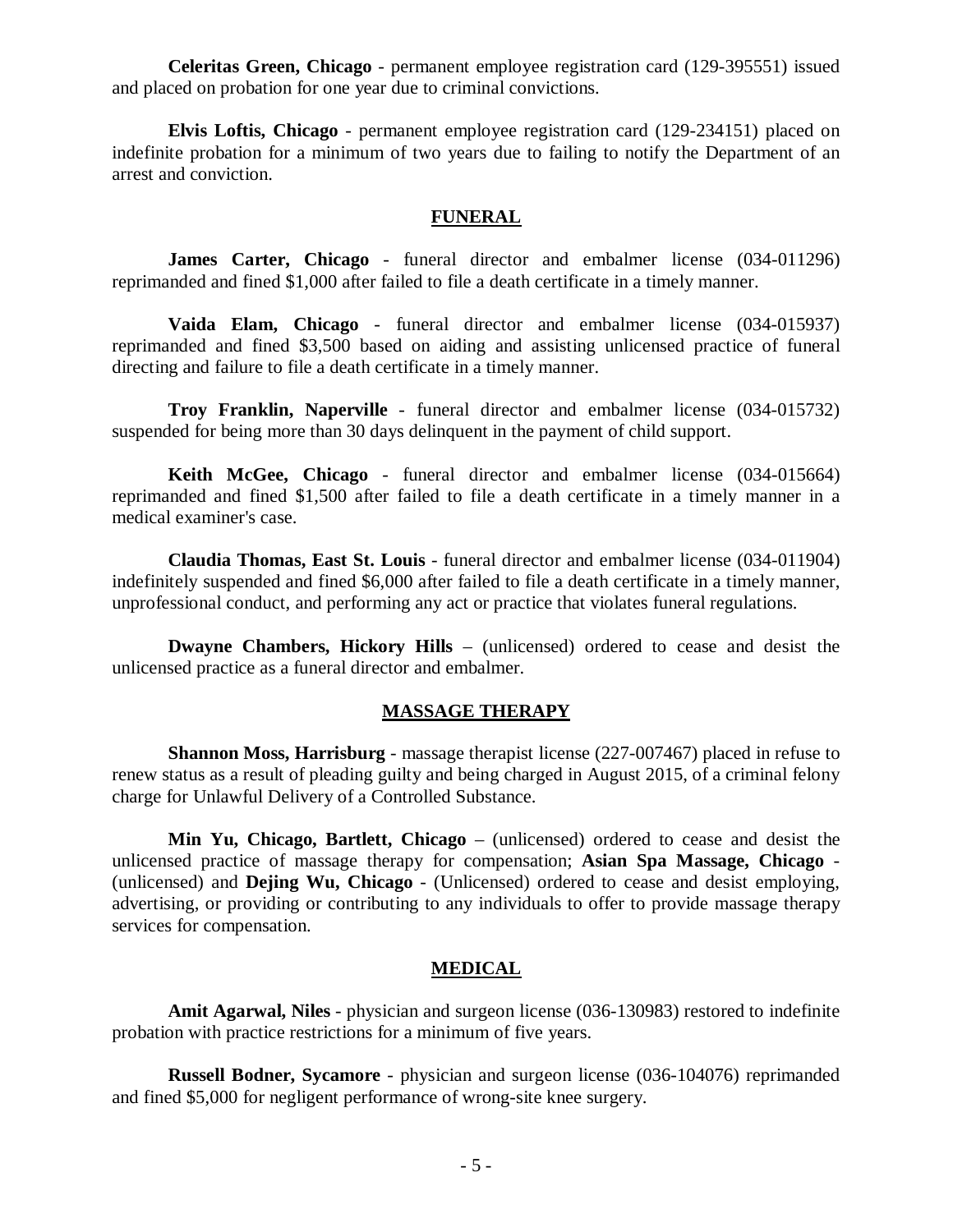**Jack Doah, Orland Park** - physician and surgeon license (036-094295) reprimanded and fined \$10,000 due to failure to diagnose and treat a trocar perforation of the transverse colon.

**James Durham, Benton** - physician and surgeon license (036-042993) placed in refuse to renew status for his failure to comply with the terms and conditions of his indefinite probation.

**Shamaila Gorsi, Downers Grove** - physician and surgeon license (036-139707) issued and placed on indefinite probation for a minimum of three years because Dr. Gorsi did not comply with the terms of a Care, Counseling and Treatment Agreement to monitor a Temporary Medical Permit issued in 2013.

**Paul Hannah, Chicago** - physician and surgeon license (036-063349) reprimanded for voluntarily surrendering his privileges at Provena St. Joseph Medical Center while under investigation for issues relating to patient care.

**Steven Holper, Las Vegas, NV** - physician and surgeon license (036-069854) reprimanded and fined \$5,000 due to sister-state discipline by the state of Nevada.

**Keith Hopkins, Richton Park** - physician and surgeon license (036-124262) and controlled substance license (336-085604) suspended for being more than 30 days delinquent in the payment of child support.

**Mark Hostetler, Phoenix, AZ** - physician and surgeon license (036-081583) placed in refuse to renew status after Dr. Hostetler voluntarily surrendered both is Arizona and New York medical licenses based on unprofessional conduct.

**Richard Kiang, Willowbrook** - physician and surgeon license (036-076533) reprimanded and fined \$500 because in 2015, Dr. Kiang failed to respond to the Department's requests for information relevant to an investigation of Dr. Kiang, legally requested by the Department after consultation with a Deputy Medical Coordinator.

**Daniel Kim, Las Vegas, NV** - physician and surgeon license (036-069121) reprimanded due to a sister-state discipline in the state of Nevada.

**Albert Knott, Chicago** - physician and surgeon license (036-073430) permanently surrendered as of March 23, 2016 after his eligibility to participate in the Medical Assistance Program was suspended for 12 months.

**Peter Kozlowski, Bloomingdale** - physician and surgeon license (036-134238) indefinitely suspended for a minimum of six months due to a violation of a Care, Counseling and Treatment Agreement.

**Norman Kumins, Glen Ellyn** - physician and surgeon license (036-086939) reprimanded and fined \$500 because in 2011, Dr. Kumins, who was the vascular surgeon on-call, received a call from an emergency department physician that a patient had presented with a history of unrepaired aortic aneurysm and symptoms of rupture; Dr. Kumins failed to follow up during an hour-and-a-half wait for a STAT CT scan and never came to the hospital.

**Rodger Lefler, Macomb** - physician and surgeon license (036-060471) restored with reprimand due to a sister-state discipline in the state of North Carolina.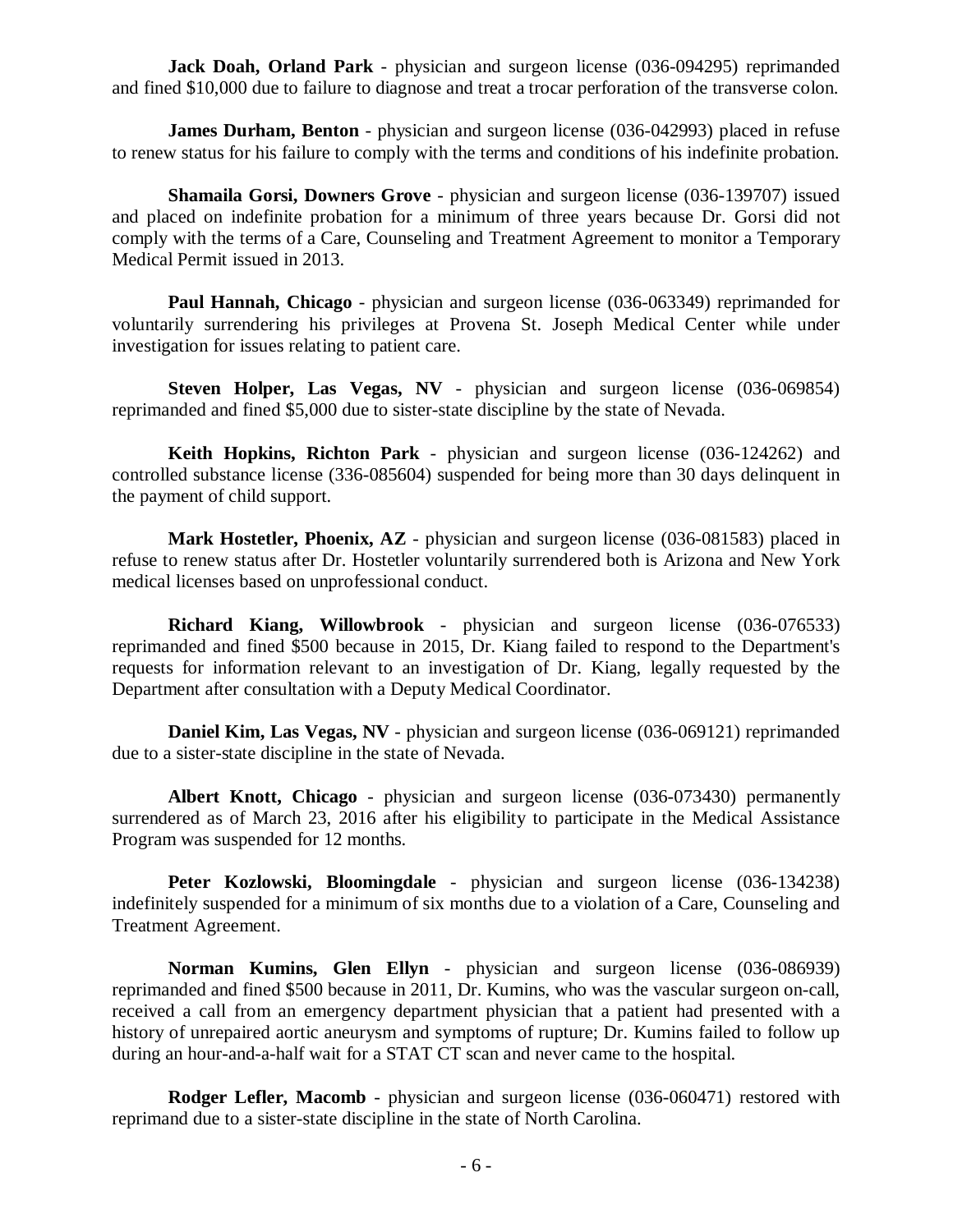**David Lewis, Decatur** - physician and surgeon license (036-077056) automatically, indefinitely suspended based on a violation of probation.

**Mark Lewis, St. Charles** - physician and surgeon license (036-074413) and controlled substance license (336-037910) both revoked for engaging in sexually inappropriate conduct with multiple patients of his practice and inappropriate prescribing of controlled substances to numerous individuals.

**Percy May, Chicago** - physician and surgeon license (036-038263) indefinitely suspended after he pled guilty to felony federal anti-kickback healthcare statute.

**Gopal Popli, Burbank** - physician and surgeon license (036-054407) reprimanded, required to complete continuing education and fined \$1,500 because in 2009 Dr. Popli failed to adequately take into account the possibility that the patient had an upper, rather than lower, gastro-intestinal bleed and therefore failed to perform an upper endoscopy; and Dr. Popli failed to document that it was necessary to cancel a scheduled procedure and the reason for the cancelation.

**William Reed, Leawood, KS** - physician and surgeon license (036-139751) issued with reprimand and required to complete and pass all sections of the EBAS exam after Kansas Board of Healing Arts required applicant to complete remedial education in medical record-keeping and pay a \$1,500 fine; and in 2010, applicant was accused of harassment of an employee of the Heartland Spine and Specialty Hospital in Overland Park, Kansas.

**Nwanneka Richardson, Flossmoor** - physician and surgeon license (036-102719) reprimanded, must complete continuing education course and fined \$5,000 because, in 2012, Dr. Richardson prescribed controlled substances to a patient with a drug dependence problem without any evaluation of the necessity for the prescriptions; also from 2009 through 2011, Dr. Richardson prescribed controlled substances to a patient who was a family member without properly evaluating the patient for any drug-related behavior.

**Roger Schroeder, Carrollton** - physician and surgeon license (036-065715) and controlled substance license (336-030044) temporarily suspended based on unprofessional and immoral conduct, to wit: sexual misconduct resulting in criminal charges in St. Louis County, MO, and violation of probation.

**Dayna Schwarz, LaCrosse, WI** - physician and surgeon license (036-091787) reprimanded and fined \$10,000 for removing a patient's ovary during a cesarean section.

**Pravin Shah, Chicago** - physician and surgeon license (036-055245) and controlled substance license (336-019925) both voluntarily and permanently surrendered for inappropriately prescribing controlled substances to patients of his practice.

**Charles Szyman, Manitowoc, WI** - physician and surgeon license (036-071253) placed in refuse to renew status due to a sister-state discipline in the state of Wisconsin.

**Varsha Upadhyaya, Oak Lawn** - physician and surgeon license (036-057280) reprimanded and fined \$3,000 after failed to respond to Department's request for information.

**Haohua Yang, Naperville** - physician and surgeon license (036-114252) indefinitely suspended for engaging in sexually inappropriate conduct with several patients of his practice.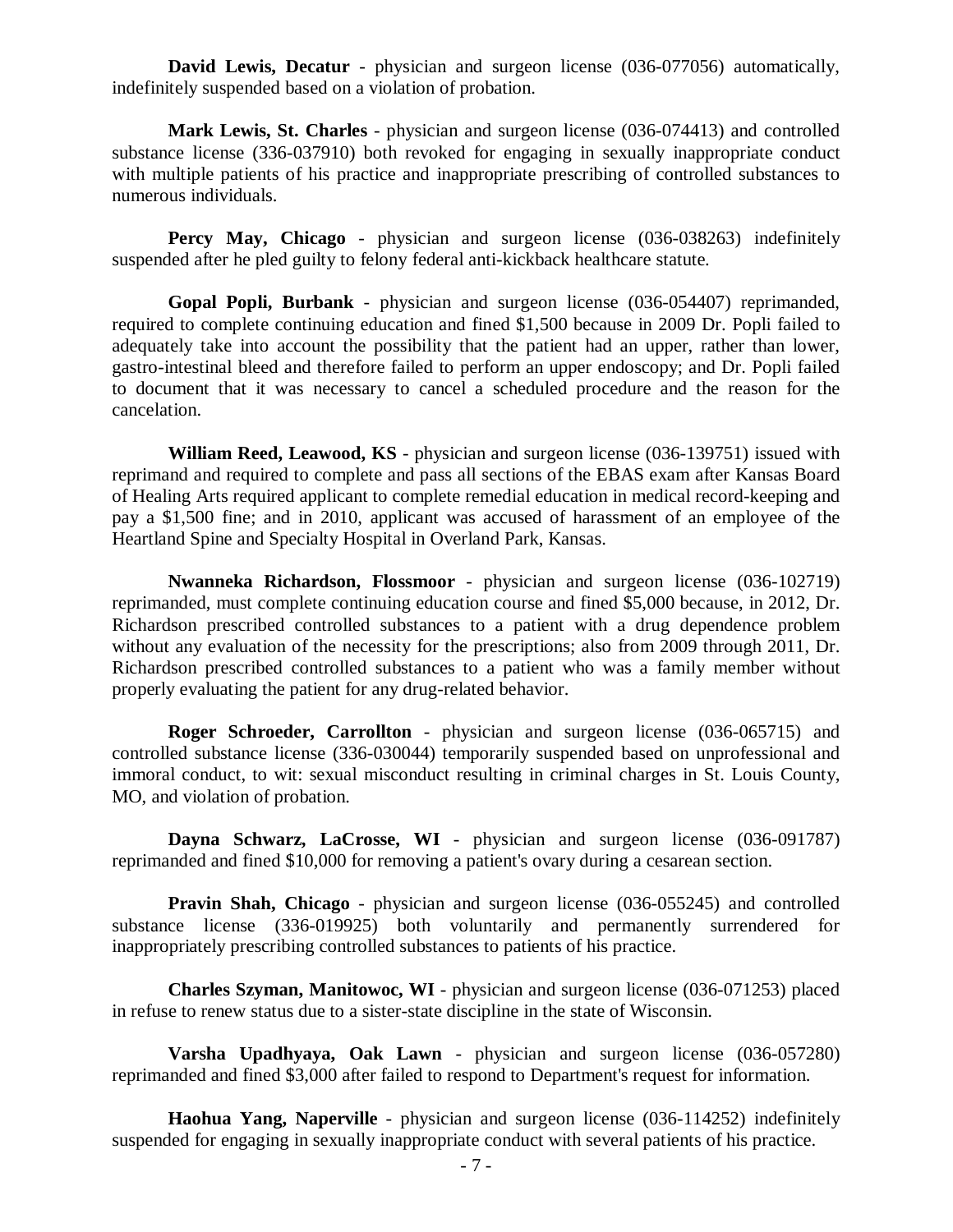**Todd Cevene, Rockford** - chiropractor license (038-008698) restored to indefinite probation for a minimum one year and effective upon payment of fees and filing of forms.

**Todd Hackney, O'Fallon** - chiropractor license (038-008425) suspended for failure to file and/or pay Illinois state income taxes.

**Michel Roy, Chicago** - chiropractor license (038-011609) indefinitely suspended because in 2013, Respondent advertised on his web site that he extensively used the "Vega Test", to measure "electromagnetic fluctuations" in a patient's body to attain "clinically relevant information" about "food allergy testing", "organ screen," [sic.] and "intestinal flora imbalance," when, in fact, the "Vega Test" is neither a diagnostic nor a screening tool and no such device has ever been approved by the U.S. Food and Drug Administration.

**Matthew Stringer, Champaign** - chiropractor license (038-007635) suspended for failure to file and/or pay Illinois state income taxes.

**James Caruso, Chicago** - physician assistant license (085-000516) automatically, indefinitely suspended for a minimum of 12 months based on a violation of probation.

**David Liniewski, Chicago** - temporary medical permit (125-055195) has been placed on indefinite suspension for a minimum of three years for stealing medical equipment from Loyola University Medical Center Neurosurgical Residency Program.

**Wamiq Zaidi, Oak Lawn** - temporary medical permit (125-062448) reprimanded for being placed on a remediation plan by his residency program at Advocate Christ Hospital, and then terminated.

**Mark Lewis, St. Charles** - physician and surgeon license (036-074413) and controlled substance license (336-037910) both revoked for engaging in sexually inappropriate conduct with multiple patients of his practice and inappropriate prescribing of controlled substances to numerous individuals.

#### **NURSING**

**Jennifer Adams, Lawrenceville** - registered nurse license (041-386509) placed on indefinite probation with work restrictions for a minimum of three years due to having been terminated due to diversion and acting unprofessionally.

**Francine Arnold, Chicago** - registered nurse license (041-210464) suspended for failure to file and/or pay Illinois state income taxes.

**Emily Blair, Evansville, IN** - registered nurse license (041-436639) reprimanded due to a sister-state discipline by the state of Indiana.

**Amy Brandenburg, Janesville, WI** - registered nurse license (041-365072) reprimanded based on a sister-state discipline in the state of Wisconsin for termination for failure to adhere to the drug policy of the facility where she was employed.

**Carlton Carnahan, Swansea** - registered nurse license (041-350862) suspended for being more than 30 days delinquent in the payment of child support.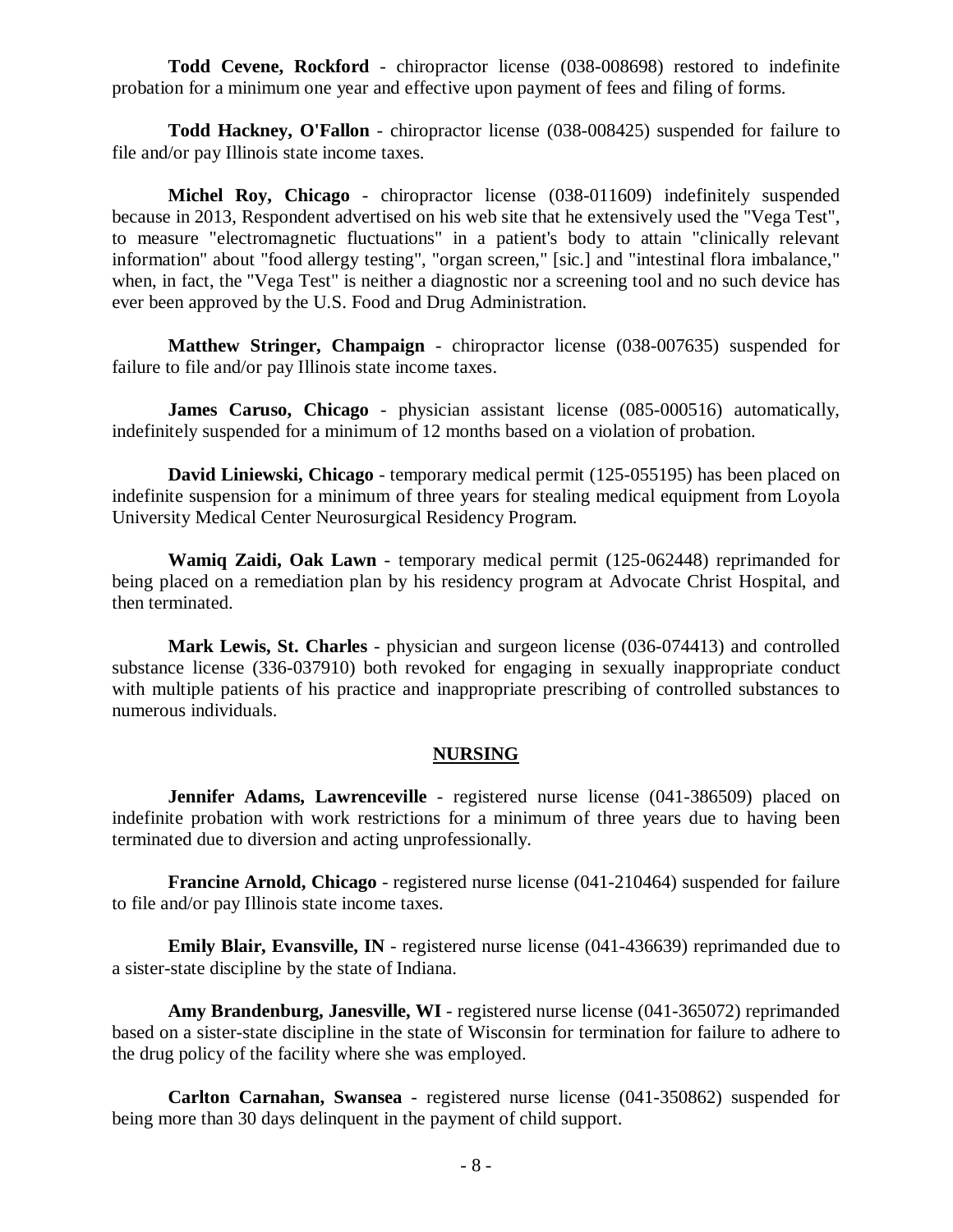**Kristin Doudt, Crete** - registered nurse license (041-406742) reprimanded due to having been fired as a result of improper medication administration and documentation.

**Holly Johnson, Mitchellville, IA** - registered nurse license (041-284253) placed in refuse to renew status due to a sister-state discipline in the state of Iowa.

**Amber McCray, Chatham** - registered nurse license (041-403142) automatically, indefinitely suspended for a minimum of 12 months for a violation of the terms or conditions of a consent order.

**Joshua Paradero, Hanover Park** - registered nurse license (041-239890) suspended for failure to file and/or pay Illinois state income taxes.

**Connie Ray, St. Peters, MO** - registered nurse license (041-357904) suspended for failure to file and/or pay Illinois state income taxes.

**Michelle Rockwood, Thornton** - registered nurse license (041-378834) indefinitely suspended for a minimum of six months for diverting drugs, failure to chart, job/patient abandonment, self administration other than for medically therapeutic purpose.

**Katy Stewart, Alpha** - registered nurse license (041-269797) placed in refuse to renew status due to a sister-state discipline in the state of North Carolina.

**Mary Sullivan-Bryan, Las Vegas, NV** - registered nurse license (041-225446) placed in refuse to renew status for a sister-state discipline in the state of Nevada.

**Janet Thurston, DeKalb** - registered nurse license (041-214279) placed in refuse to renew status due to a sister-state discipline in the states of Arkansas and Alaska.

**Diana White-Darling, Waukegan** - registered nurse license (041-263911) automatically, indefinitely suspended for a minimum of 24 months for a violation of the terms or conditions of a Consent Order.

**Chad Wikan, Phoenix, AZ** - registered nurse license (041-329863) and advanced practice nurse license (209-008239) both indefinitely suspended for a minimum of six months based ona voluntary surrender in Arizona.

**Danielle Farmer, Olney** - licensed practical nurse license (043-100530) placed in refuse to renew status due to a sister-state discipline by the state of Oregon.

**Kimberly Keller, Mt. Vernon** - licensed practical nurse license (043-109344) reprimanded due to having diverted antibiotics.

**Alissa King, Peoria** - licensed practical nurse license (043-app3522445) issued and placed on probation for two years, only the first is reporting probation due to having a DUI as a minor and another DUI four years later.

**Angilina Lang, Kewanee** - licensed practical nurse license (043-113944) automatically, indefinitely suspended for a minimum of 12 months after violated department probation order and the criminal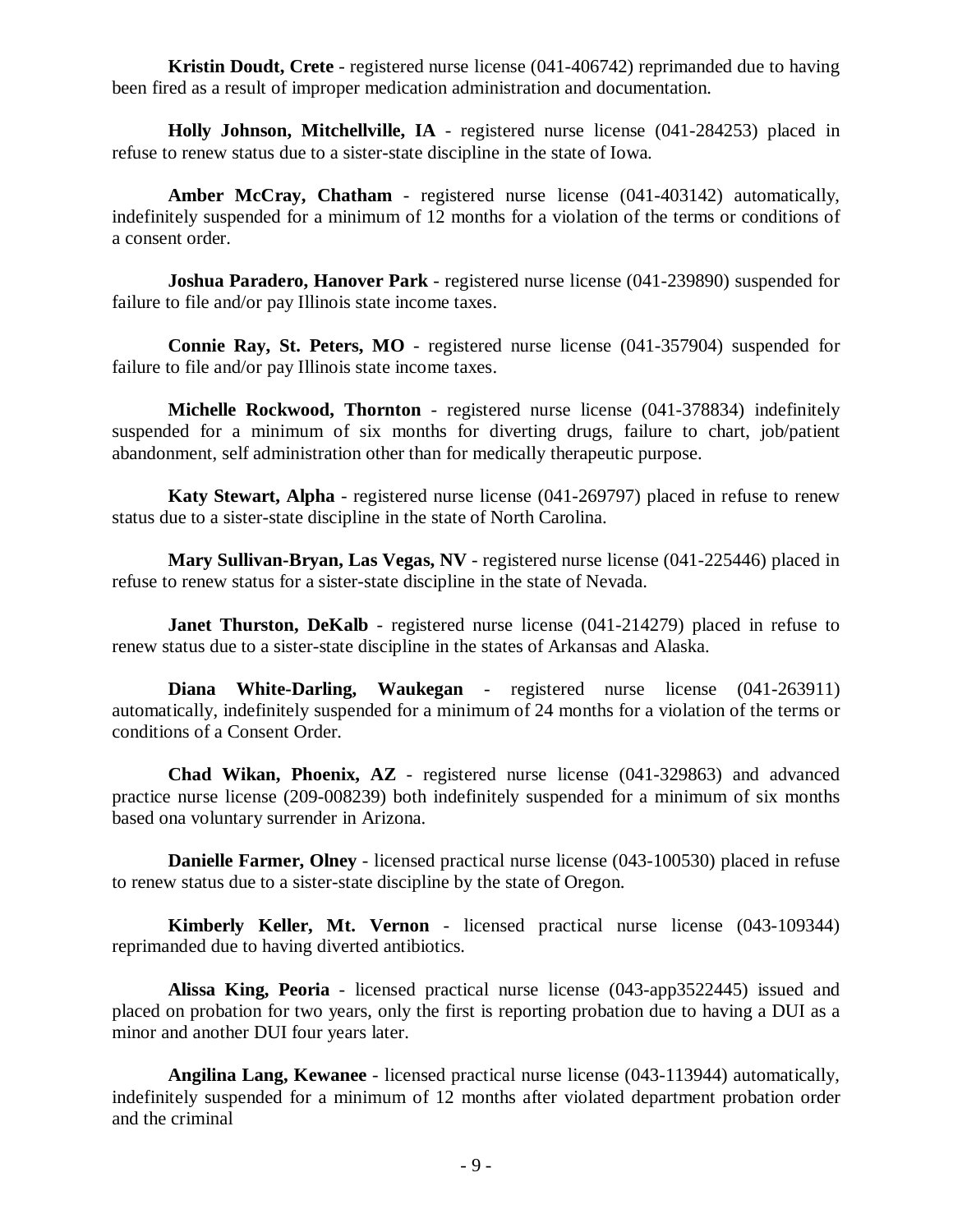**Chad Wikan, Phoenix, AZ** - registered nurse license (209-008239) and advanced practice nurse license (209-008239) both indefinitely suspended for a minimum of six months based on a voluntary surrender in Arizona probation order.

#### **NURSING HOME**

**Lisa Carey, Freeport** - nursing home administrator license (045-003724) placed in refuse to renew status due to the failure to conduct criminal background checks at Stockton Healthcare & Rehab in Stockton, IL.

#### **PHARMACY**

**Christopher Cook, Chicago** - pharmacy technician license (049-233182) suspended for being more than 30 days delinquent in the payment of child support.

**Latanya Holiday, Chicago** - pharmacy technician license (049-235399) suspended for being more than 30 days delinquent in the payment of child support.

**Saba Rafat, Bolingbrook** - pharmacy technician license (049-224207) suspended for failure to file and/or pay Illinois state income taxes.

**Melisa Raketic, Aurora** - pharmacy technician license (049-115282) suspended for being more than 30 days delinquent in the payment of child support.

**William Walden, Belleville** - pharmacy technician license (049-230094) suspended for being more than 30 days delinquent in the payment of child support.

**Crystal Bell, Pawnee** - pharmacist license (051-299306) issued and placed on probation for six months after her Missouri license was suspended and placed on probation on March 15, 2011.

**Robin Block, Fox Point, WI** - pharmacist license (051-035940) renewed on indefinite probation effective upon payment of fees and filing of forms.

**Christopher Maxwell, Chicago** - pharmacist license (051-296417) automatically, indefinitely suspended for a violation of a Care, Counseling and Treatment Agreement.

**Danielle Yakes, Danville** - pharmacist license (051-298233) indefinitely suspended for a minimum of 12 months for a violation of a Care, Counseling and Treatment Agreement signed on November 6, 2014.

**Belmar Pharmacy, Lakewood, CO** - pharmacy license (054-016653) reprimanded after its Louisiana pharmacy license was issued a letter of warning and a \$5,000 fine.

**Precision Pharmacies, LLC, Bakersfield, CA** - pharmacy license (054-016140) placed on indefinite probation after its California pharmacy permit was placed on probation for three years based on allegations that Respondent committed violations of state and federal laws related to the practice of pharmacy including illegal manufacture of drugs and illegally acting as a wholesale distributor.

### **PHYSICAL THERAPY**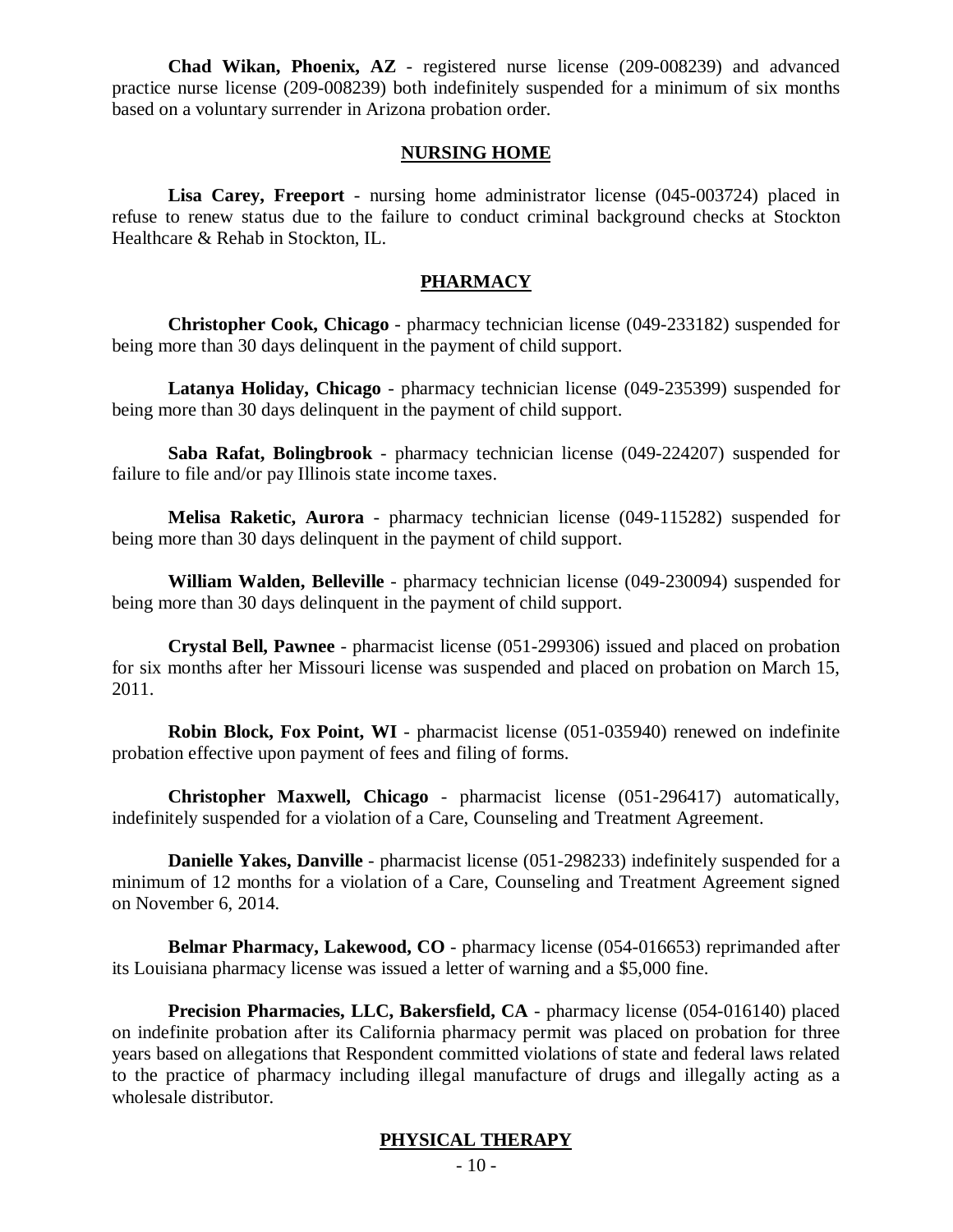**Cynthia Orcutt, Peru** - physical therapist license (160-001721) fined \$1,000 as result of Unprofessional Conduct - Respondent mistakenly faxed a 2009 physical examination record of her son, to a job recruiter for submission to a prospective employer of Ms. Orcutt.

#### **PROFESSIONAL SERVICE CORPORATION**

**Anthony Fields & Associates, Chicago** - registered professional service corporation license (060-005485) placed in refuse to renew status as a result of a February 20, 2015 SEC sanction which revoked the investment advisor registration, related to several violations of the Securities Act related to improper offering of financial investment service accountancy activities by Anthony Fields, the founder, president, chief compliance officer of Anthony Fields & Associates.

#### **ROOFING CONTRACTORS**

**A Affiliated Roofing, Chicago** - roofing contractor license (104-012545) and **Lee John's roofing, Chicago -** qualifying party designation (105-003622) both indefinitely suspended for a minimum of 30 days and each fined \$5,000 after engaged in dishonorable, unethical, or unprofessional conduct of a character likely to deceive, defraud, or harm the public, and failing to continue to meet the requirements of the Act.

**Matthew Lawson, Warren** - roofing contractor license (104-016145) placed in refuse to renew status for being more than 30 days delinquent in the payment of child support.

**Nationwide General Contractors, Downers Grove** - roofing contractor license (104- 016953) reprimanded and fined \$500 after failed to include roofing contractor license number on advertising flyers.

**Paramount Exteriors and Construction, Lake Zurich** - roofing contractor license (104-015580) reprimanded and fined \$3,000 based on aiding and assisting unlicensed practice of roofing contracting.

**Wenzel Siding and Roofing, Wilmot, WI** - roofing contractor license (104-003031) and **Mark Wenzel, Wilmot, WI -** roofing qualifying party designation (105-002985) both indefinitely suspended and each fined \$3,500 based on engaging in dishonorable, unethical, or unprofessional conduct of a character likely to deceive, defraud, or harm the public, and failing to continue to meet the requirements of this Act.

**Cezar's Construction, Elk Grove Village** – (unlicensed) ordered to cease and desist the unlicensed practice as a roofing contractor.

**DGL Home Improvement, Chicago** – (unlicensed) ordered to cease and desist the unlicensed practice as a roofing contractor.

**Mitsi Builders, Lakewood** – (unlicensed) ordered to cease and desist the unlicensed practice of roofing contracting.

**Quizhpi Construction and Roofing, Chicago** – (unlicensed) ordered to cease and desist the unlicensed practice as a roofing contractor.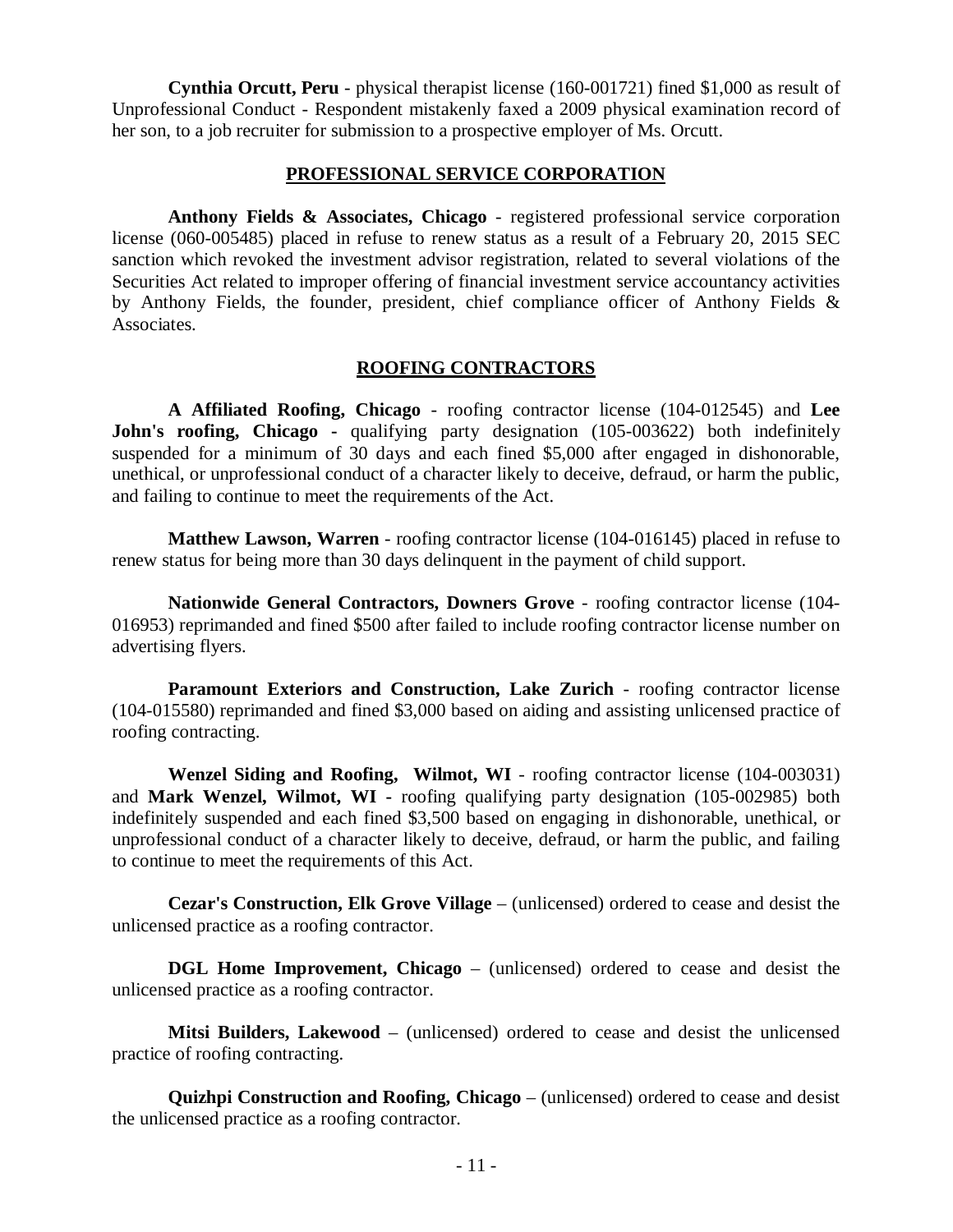**Robert Skertich, Naperville** – (unlicensed) assessed a \$10,000 civil penalty based on unlicensed practice of roofing contracting.

#### **VETERINARY MEDICINE**

**Jo Ellyn Fisher, Watseka** - veterinarian license (090-007607) reprimanded after a patient died after she performed an ovariohysterectomy on the patient. A necropsy on the patient revealed that the right ovarian pedicle had not been sutured.

**Edin Mehanovic, Wonder Lake** - veterinarian license (090-007610) reprimanded after he failed to keep proper records of his treatment of a patient.

# **Division of Real Estate**

### **APPRAISAL**

**Joseph Pope, Cottage Hills** - residential real estate appraiser license (556-000843) placed in refuse to renew status and fined \$750 due to a failure to provide documents requested by the Department.

#### **AUCTIONEER**

**Gunbroker.com, Wilmington, DE** – (unlicensed) ordered to cease and desist the unlicensed internet auction listing service operations and assessed a \$10,000 civil penalty.

#### **REAL ESTATE**

**Lincoln Briscoe, Miami, FL** - real estate managing broker license (441-001206) suspended for six months and fined \$10,000 for engaging in auction services without a license and for misrepresentation about the advertised and auctioned items.

**Carmen Chavers, Crete** - real estate managing broker license (471-013887) suspended for one year, followed by probation for two years for failing to provide documents upon the request of the Department and failing to deposit earnest money in a timely manner.

**Daniel Duncan, Arlington Heights** - real estate managing broker license (471-009005) indefinitely suspended and fined \$500 for failure to complete continuing education requirement for the period of May 1, 2010 - April 30, 2013.

**Walter Vali, Mundelein** - real estate managing broker license (471-001674) revoked after entering a plea of guilty to Mail Fraud.

**John Holmes, Chicago** - real estate leasing agent license (473-013902) suspended for being more than 30 days delinquent in the payment of child support.

**Franklin Smith, Des Plaines** - real estate leasing agent license (473-011907) suspended for being more than 30 days delinquent in the payment of child support.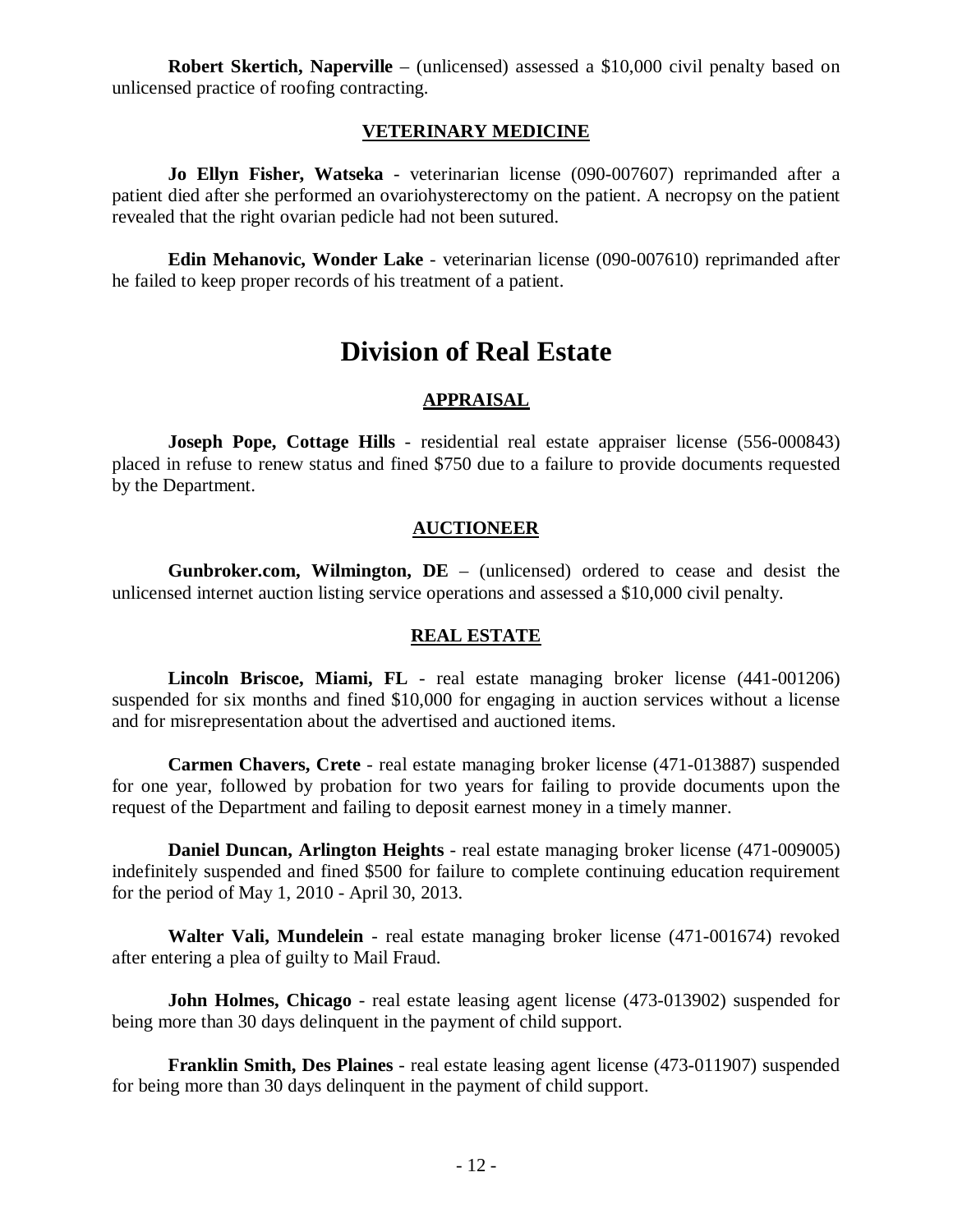**Geraldine Blair, Chicago** - real estate broker license (475-147081) reprimanded and fined \$1,000 after allowed a potential tenant to remain on the rental property alone during a showing. During the time Respondent was absent, the tenant moved much of his family's furniture and personal property into the subject property.

**Larmon Cummings, Chicago** - real estate broker license (475-164642) suspended for being more than 30 days delinquent in the payment of child support.

**Richard Giese, Highland Park** - real estate broker license (475-160270) suspended for failure to file and/or pay Illinois state income taxes.

**Mark Grimsley, Chicago** - real estate broker license (475-146830) suspended for failure to file and/or pay Illinois state income taxes.

**Marilyn Kangas, Downers Grove** - real estate broker license (475-127667) fined \$500 for failure to complete the 2012-2014 continuing education requirements during the pre-renewal period.

**Kevin Lucas, Chicago** - real estate broker license (475-154849) suspended for failure to file and/or pay Illinois state income taxes.

**Davis Matthews, Chicago** - real estate broker license (475-123084) suspended for failure to file and/or pay Illinois state income taxes.

**Barry Mullan, Des Plaines** - real estate broker license (475-112302) voluntarily surrendered after failing to complete continuing education requirements during the pre-renewal period prior to renewing the license in 2014.

**Linh Nguyen, Chicago** - real estate broker license (475-168850) issued and placed on probation for three years due to a prior felony conviction.

**Patti Schiavone, Naperville** - real estate broker license (475-143669) suspended for failure to file and/or pay Illinois state income taxes.

**Larry Shakman, Naperville** - real estate broker license (475-145795) fined \$1,500 and must complete approved course for presenting a contract to his client that included alterations that had not been authorized by the buyer and had not included blank disclosure forms.

**Hiro Tsuchida, Chicago** - real estate broker license (475-108127) suspended for failure to file and/or pay Illinois state income taxes.

**Martin Winefield, Evanston** - real estate broker license (475-146973) fined \$500 for failing to comply with all terms of a Department Order.

**Ruth Walters, Chicago** - real estate managing broker license (471-005922) and **Bonnie Vie, Inc., Chicago -** real estate limited liability firm license (481-012000) both indefinitely suspended and each fined \$5,000 for their failure to respond to the Department's requests for documentation and escrow records.

**Marketing Alliance Group, Oak Park** – (unlicensed) ordered to cease and desist unlicensed practice under Real Estate Timeshare Act.